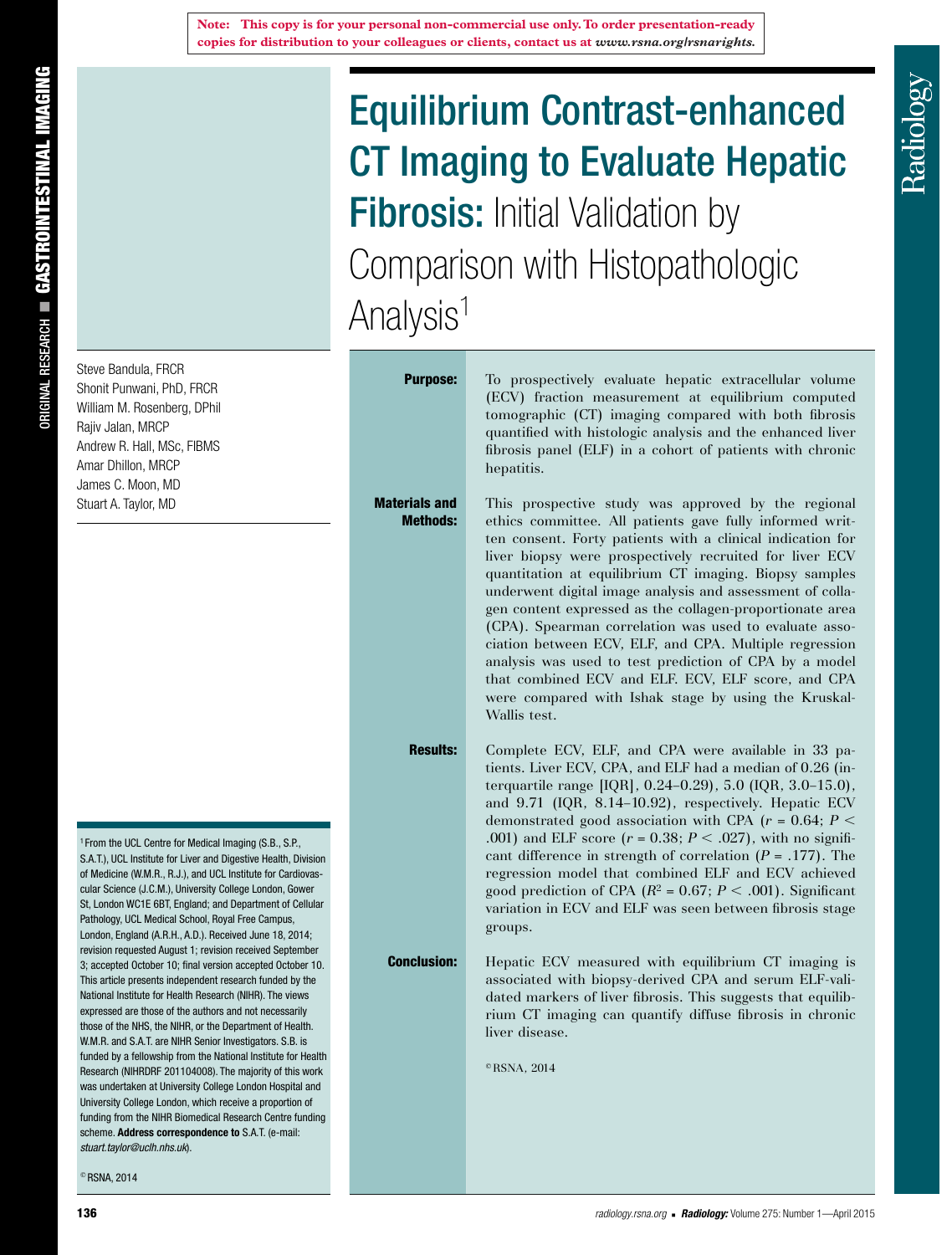Radiology

characteristic liver disease is a public health issue (1), and there were an estimated 1.29 million deaths worldwide in 2010 from viral hepatitis alone (2). Regardless of its etiologic cause, sustained liver injury eventually leads to diffuse interstitial fibrosis and expansion of the extracellular space by collagenous scar that distorts the normal architecture, impairs hepatic function, and is the hallmark of cirrhosis. Evaluation of hepatic fibrosis plays a key role in disease management by facilitating prognostication and guiding therapies, such as antiviral agents, which in some instances may reverse the fibrogenic process (3). Histopathologic evaluation of biopsy samples remains the reference standard test for assessment of diffuse hepatic fibrosis, but it has a number of well-documented limitations, including its invasive nature and associated small but significant risk of complications (4). Furthermore, it examines only a tiny fraction of the organ (5) and is therefore prone to sampling error (6). These deficiencies have fueled the development of noninvasive techniques for fibrosis quantification. Liver stiffness measurement with transient elastography is well validated (7), but requires dedicated equipment and is of limited use in obese patients and those with ascites or narrow intercostal spaces (8). Serum biomarkers, such as the enhanced liver fibrosis (ELF) test, are sufficiently related to liver fibrosis to be clinically useful (9), but they are not liver specific (10), and some have other influences, such as renal function, that reduce their discrimination between mild and moderate fibrosis (11,12).

Equilibrium imaging is a technique that uses contrast agents already used

# Advance in Knowledge

 $\blacksquare$  Hepatic extracellular volume measured by using equilibrium contrast agent–enhanced CT imaging shows good association  $(r = 0.64; P < .001)$  with fibrosis morphometrically quantified from histologic sampling in a cohort of patients with chronic viral hepatitis.

widely in computed tomographic (CT) and magnetic resonance (MR) imaging to evaluate the fractional extracellular volume (ECV) that is expanded in fibrosis and other deposition processes, such as amyloidosis. The technique with both MR imaging and CT has been applied successfully to quantify myocardial ECV (13–15) as a surrogate marker for diffuse fibrosis. The technique was also applied to the liver by using MR imaging to quantify amyloid deposition (16). Intuitively, the technique may have a role in assessment of diffuse liver fibrosis, and Varenika et al (17) recently described a strong correlation between hepatic ECV and histologic fibrosis area in a rodent model of chronic liver disease. Early retrospective studies (18) suggest that this observation may translate to humans. To our knowledge, there was no validation of equilibrium imaging assessment of diffuse liver fibrosis compared with a histopathologic reference and, in particular, a robust morphometric quantitation of collagen in an appropriate spectrum of patients with a range of disease severity.

The purpose of this initial exploratory study is to prospectively evaluate hepatic ECV measurement by equilibrium CT imaging compared with both fibrosis that was quantified with histologic analysis and the ELF panel (9) in a cohort of patients with chronic hepatitis.

# Materials and Methods

This prospective study was approved by the regional ethics committee (reference number 09/H0716/75). All patients gave fully informed written consent.

Patients were recruited between April 2011 and July 2013 from the chronic liver disease outpatient service at a single tertiary referral center (Royal Free University Hospital, Hampstead, England). Inclusion criteria were serologically confirmed hepatitis B or C, clinically indicated liver

# Implication for Patient Care

 $\blacksquare$  Equilibrium contrast-enhanced CT imaging may provide a useful tool for noninvasive assessment of diffuse hepatic fibrosis.

biopsy, and provision of written informed consent for study participation. Exclusion criteria were contraindication to contrast agent–enhanced CT (iodinated contrast agent allergy and estimated glomerular filtration rate  $< 60$  mL/min) or human immunodeficiency virus coinfection, previous liver transplantation, or a history of significant alcohol consumption (>32 g of alcohol per day for men; >24 g of alcohol per for women). There were 190 patients identified who met inclusion criteria. Of these, 32 patients were human immunodeficiency virus positive, 22 patients had a history of liver transplantation, 28 patients had impaired renal function, three patients reported an iodine allergy, and 65 patients had a history of significant alcohol consumption. In total, 40 patients fully met the inclusion and exclusion criteria.

## Histologic Analysis

Liver biopsies were performed according to local guidelines as part of the routine clinical care of the patient. Percutaneous biopsy was performed by using a Menghini technique (19) with a 16-gauge needle from the right lobe. Transjugular biopsy samples were collected with up to four passes of a 19-gauge needle through either the right or middle hepatic vein wall (20).

# **Published online before print**

10.1148/radiol.14141435 **Content codes:**

**Radiology 2015;** 275:136–143

### **Abbreviations:**

- CPA = collagen proportionate area
- ECV = extracellular volume fraction
- $FI F =$  enhanced liver fibrosis
- IQR = interquartile range

#### **Author contributions:**

Guarantors of integrity of entire study, S.B., J.C.M., S.A.T.; study concepts/study design or data acquisition or data analysis/interpretation, all authors; manuscript drafting or manuscript revision for important intellectual content, all authors; approval of final version of submitted manuscript all authors; agrees to ensure any questions related to the work are appropriately resolved, all authors; literature research, S.B., W.M.R., J.C.M., S.A.T.; clinical studies, S.B., W.M.R., R.J., A.R.H., J.C.M.; experimental studies, S.B., J.C.M.; statistical analysis, S.B., S.P., J.C.M.; and manuscript editing, S.B., S.P., W.M.R., A.D., J.C.M., S.A.T.

Conflicts of interest are listed at the end of this article.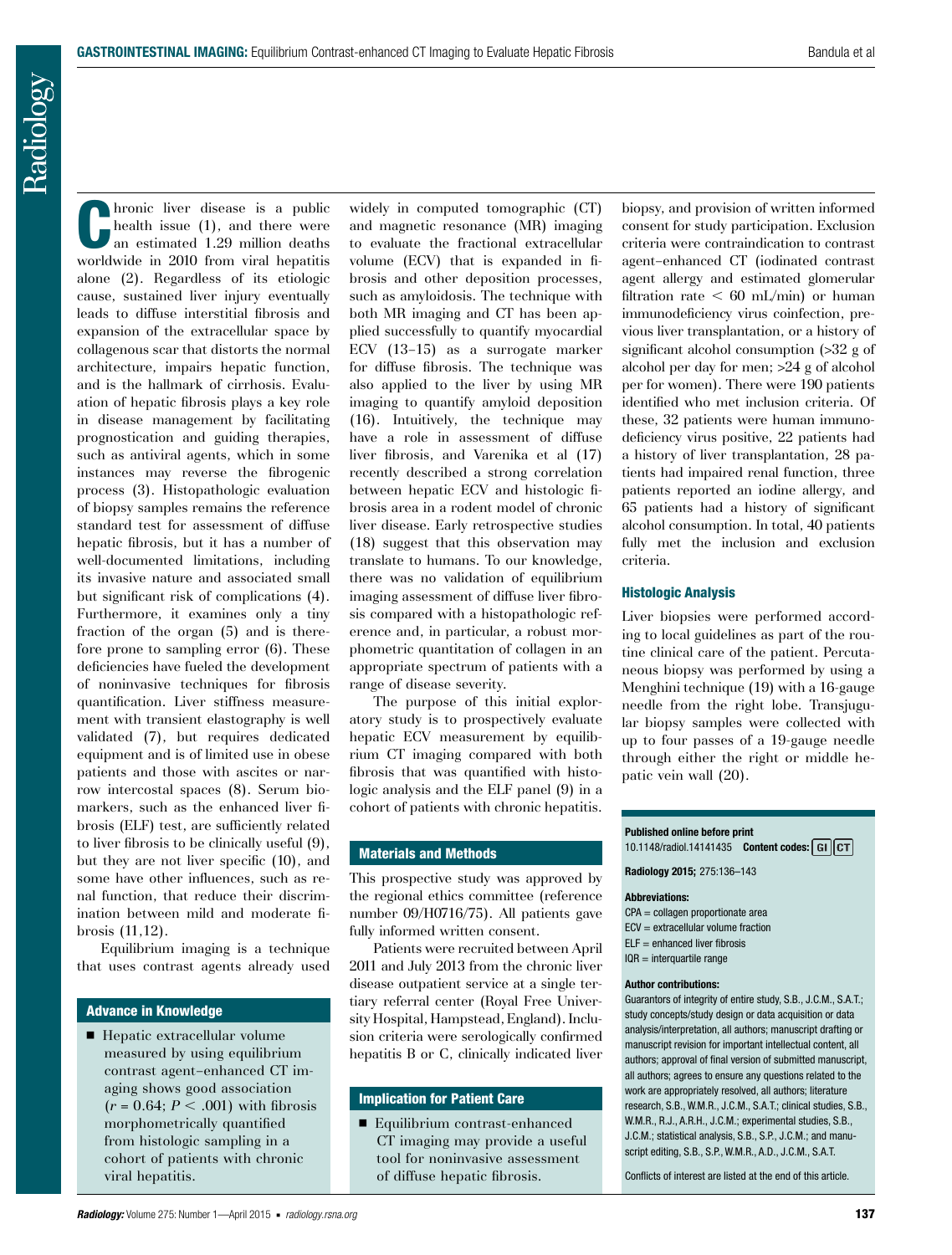Radiology

To ensure reliable histopathologic evaluation, we only included biopsy samples that were 12 mm or greater in length (21). Samples were formalin fixed, paraffin embedded, and stained with hematoxylin and eosin and Gordon and Sweet staining for reticulin. Fibrosis stage was recorded by an experienced hepatopathologist according to the Ishak system (22). A further tissue section was stained with picro-Sirius red for collagen-proportionate area (CPA) quantification by digital image analysis. Digital image analysis was performed independent of fibrosis staging by a single operator (A.H.) with the method described by Calvaruso et al (23). A digital camera (Powershot A640; Canon U.S.A., Melville, NY) on the macro setting was used for low-magnification whole-section image capture. Digital image analysis was performed by using software (Zeiss KS300; Carl Zeiss Microscopy, Jena, Germany) and included steps to eliminate image artifacts and structural collagen in portal tracts and blood vessel walls. White space within natural structures, such as vascular cavities, was not included.

# Equilibrium Contrast-enhanced CT Imaging

The principal of equilibrium imaging is that contrast agents are exclusively extracellular tracers, and, once they are administered, they passively pass from the blood plasma (intravascular compartment) into the interstitium (extravascular extracellular compartment), but do no not cross cell membranes to enter the cells. During the equilibrium phase after administration of the contrast agent, the concentration of contrast agent within the intravascular compartment is approximately equal to that within the extravascular extracellular compartment. The fractional volume of the extracellular space within a tissue can then be quantified by measuring the relative enhancement of the tissue compared with blood and multiplying by the ECV of blood  $(1$ hematocrit)  $(15)$ .

In this initial exploratory study, a steady-state contrast agent equilibrium protocol (24) was used based on a bolus injection of contrast agent, followed by an infusion. This method was chosen to minimize potential error that could result from intersubject hemodynamic or contrast agent kinetics variation that could arise from a single bolus technique (13).

Equilibrium CT imaging was performed with a 64–detector row CT scanner (Somatom Sensation 64; Siemens Medical Solutions, Erlangen, Germany) no more than 2 weeks before liver biopsy. Before CT examination, two 5-mL blood samples were collected. The first was sent for complete blood count to obtain blood hematocrit, and the second for ELF analysis.

A scan before administration of the contrast agent was acquired through the upper abdomen to include the whole liver with the following parameters: effective tube current-time product, 250 mAs; pitch, 0.8; tube voltage, 120 kV; section collimation, 24 mm  $\times$  1.2 mm; gantry rotation time, 500 msec; reconstructed to a section thickness of 10 mm with a soft-tissue convolution kernel (B20f). The iodinated contrast agent iohexol (Omnipaque 300; GE Healthcare, Cork, Ireland) was then administered as a bolus dose of 1 mL/kg at 3 mL/sec; followed immediately by an infusion of 1.88 mL/kg per hour based on previous development work (24) that demonstrated contrast agent steady state on sequential plasma iohexol measurements and CT scan attenuation measurements. Mean total contrast agent volume administered across the cohort was 152 mL  $\pm$  28 (standard deviation). After 30 minutes of infusion, the scan volume through the upper abdomen was repeated with the same parameters. Size-specific dose estimates were derived by using scanner-calculated volume CT dose index, and patient anteroposterior and lateral dimensions were measured from the CT series obtained before administration of contrast agent at the midliver level (25).

Image analysis was performed with software (OsiriX v4.1.2; OsiriX Foundation, Geneva, Switzerland) by a radiologist (S.B., with 8 years of experience interpreting body CT scans) who was blinded to biopsy findings.

On three contiguous sections reconstructed to a thickness of 10 mm, a peripherally based wedge-shaped region of interest was drawn in segment VII of the liver (mean area,  $34.5 \text{ cm}^2$ ) to include the greatest area of liver parenchyma while avoiding visible vessels or incidental hepatic lesions, such as cysts. Because the exact liver segment from which the biopsy samples were collected was not known in all cases, imaging biopsy matching was at the level of the right lobe only. A further elliptical region of interest was drawn on the same section within the abdominal aorta (mean area,  $1.6 \text{ cm}^2$ ) by avoiding the aortic wall and any atheromatous plaque. Because of the possible uptake of iodinated contrast agent into hepatocytes and vicarious excretion into the biliary system, regions of interest (mean area, 2.8 cm2) were also placed in the gallbladder lumen, when present, with visible calcified gallstones avoided. All regions of interest were drawn on the images that were obtained after contrast agent administration and then copied to the matching sections on the images that were obtained before contrast agent administration (Fig 1). Mean attenuation (in Hounsfield units) for liver parenchyma, gall bladder, and blood was derived and liver ECV calculated by using the following formula:

$$
ECVliver = (1 - hematocrit)× (ΔHUliver/ΔHUblood),
$$

where  $\Delta H U$  are Hounsfield units in equilibrium phase minus Hounsfield units before contrast agent administration.

# ELF Test Biomarker

Patient serum was separated from blood collected before the CT examination and stored at  $-80^{\circ}$ C before it was sent to an independent laboratory (iQur Limited, London, England). Proprietary assays (Siemens Healthcare Diagnostics, Tarrytown, NY) were used in conjunction with an automated analyzer (Advia Centaur; Siemens Healthcare Diagnostics) in accordance with the instructions from the manufacturer to determine levels of tissue inhibitor of matrix metalloproteinase 1, hyaluronic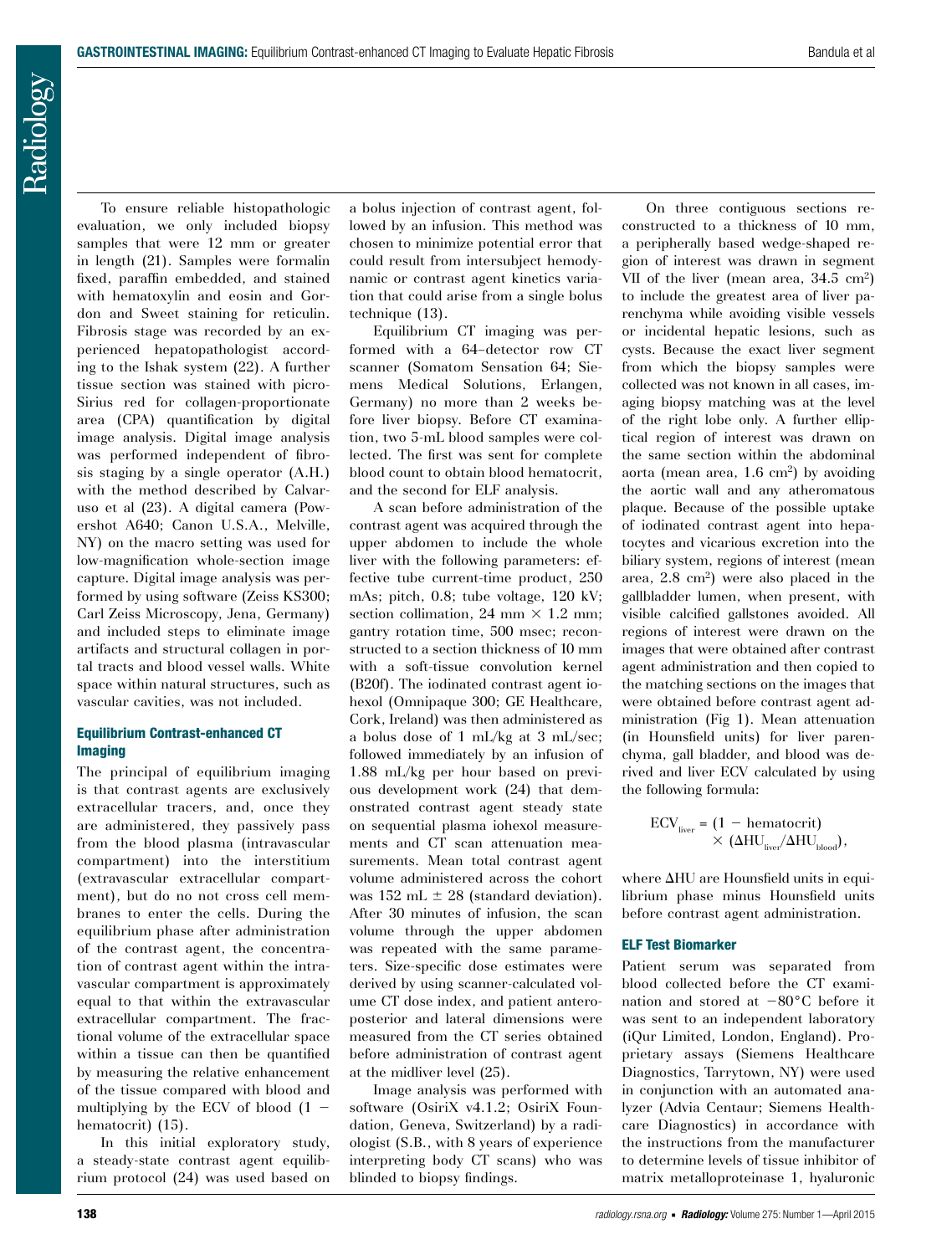# Figure 1



Figure 1: Equilibrium CT and biopsy specimen (picro-Sirius red stain; macro view) images from a patients with, A, no significant fibrosis (ECV =  $0.21$ ; CPA = 3) and, B, severe fibrosis (ECV =  $0.31$ ; CPA =  $24$ ). Sampled volumes between equilibrium *(EQ)* CT and biopsy differ by magnification of approximately  $\times$ 1500. Note that the inferior vena cava and right portal vein branches in, *B,* are less visible than in, *A*, because ECV of liver is similar to that of the blood.

acid, and amino-terminal propeptide of type-III collagen. Results were combined by using an algorithm to generate a fibrosis score (9).

# Statistical Analysis

Statistical analyses were performed by using software (Prism 5.0; Graphpad, San Diego, Calif). Kolmogorov-Smirnov analysis was used to test for normality. Non-Gaussian distributed data were expressed as a median and interquartile range. Correlation between variables was evaluated by using Spearman correlation, with one-sided significance testing (set to  $P \leq .05$ ), and Fisher *r*-to-*z* transformation to assess the significance of the difference between correlation coefficients. Linear regression was used to evaluate the ability of ECV, ELF, and a model that combined ECV and ELF scores to predict CPA. The *R* and  $R<sup>2</sup>$  values were used to assess the strength of correlation, and *P* values less than .05 were considered to indicate a significant difference.

Histologic stage was divided into low (S0–S1), moderate (S2–S4), and severe (S5–S6) groups, and ECV, CPA, and ELF scores were compared with fibrosis stage by using the Kruskal-Wallis nonparametric analysis of variance test.

A paired *t* test was used to assess for an increase in attenuation within the lumen of the gallbladder between the before-equilibrium and equilibriumphase images.

## **Results**

Among the 40 patients who fulfilled the eligibility criteria, complete sets of data (ECV, CPA, and ELF score) were collected in 33 cases (four histologic samples were fragmented or measured less than 12 mm; two patients had estimated

|                      | <b>Summary of Demographic and</b> |
|----------------------|-----------------------------------|
| <b>Clinical Data</b> |                                   |

| Parameter                            | Result            |
|--------------------------------------|-------------------|
| No. of patients                      | 33                |
| Men                                  | 19                |
| Women                                | 14                |
| Mean age (y)                         | 49.9              |
| Men                                  | 48.8              |
| Women                                | 51.4              |
| Age range (y)                        | $22 - 68$         |
| Men                                  | $22 - 68$         |
| Women                                | $27 - 66$         |
| <b>Biopsy method</b>                 |                   |
| Transcutaneous                       | 25                |
| Transjugular                         | 8                 |
| Mean hematocrit*                     | $0.428 \pm 0.041$ |
| Mean serum creatinine                | $89.5 \pm 22$     |
| concentration $(\mu \text{mol/L})^*$ |                   |
| <b>Mean international</b>            | $1.22 + 0.42$     |
| normalized ratio*                    |                   |
| Mean bilirubin ( $\mu$ mol/L)*       | $16.6 \pm 10.6$   |

glomerular filtration rates of  $<60$  mL/ min before undergoing CT examination; and one patient withdrew consent). Among the 33 patients, a diagnosis of hepatitis C virus infection was obtained in 23 cases and a diagnosis of hepatitis B was obtained in 10. We collected 24 tissue samples by ultrasonographically guided biopsy and nine tissue samples by transjugular biopsy. Demographic and ELF details are summarized in the Table.

Equilibrium CT examination sizespecific dose estimate had a mean value of 38.8 mGy  $\pm$  8.2. The regionof-interest volume was approximately 500 times as large as that of the average of each biopsy (10.4 mL vs 0.02 mL). The mean attenuation within the liver and aorta before contrast agent administration was 50 HU (range, 24– 62 HU) and 41 HU (range, 32–51 HU), respectively; and at equilibrium phase was 67 HU (range, 38–78 HU) and 80 HU (range, 71–94 HU), respectively.

The gallbladder was present in 24 of the 33 patients analyzed, and mean attenuation within the gallbladder lumen was 9 HU (range, 2–25 HU) before contrast agent administration and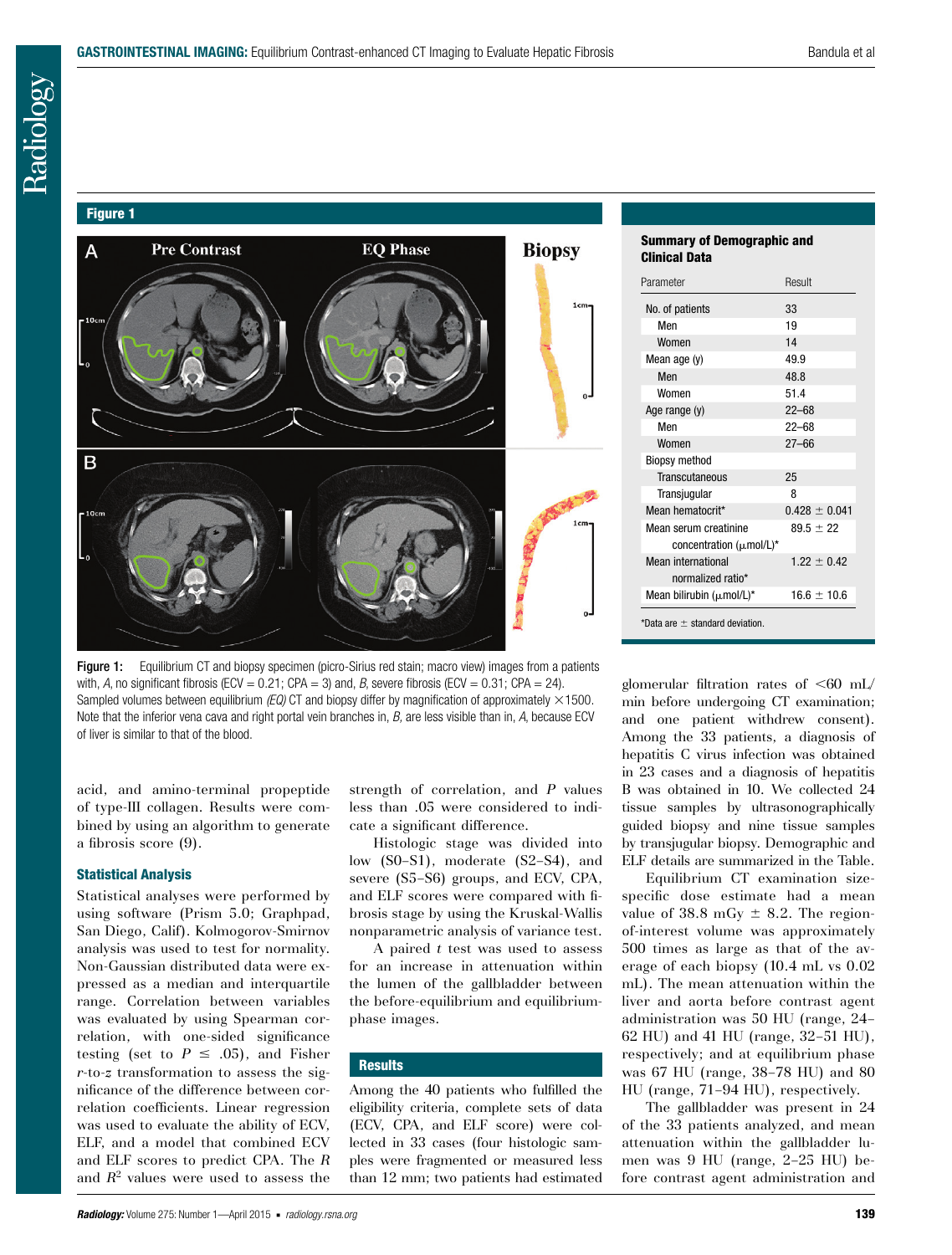11 HU (range, 2–24 HU) after contrast agent administration. Paired *t* test confirmed no significant difference (*P* = .08) in gallbladder lumen attenuation between the before contrast agent administration and equilibrium-phase images (mean difference, 1.1 HU).

Median fractional ECV measured in the liver was 0.26 (interquartile range [IQR], 0.24–0.29; range, 0.17–0.47); median CPA was 5.0 (IQR, 3.0–15.0; range, 1.8–28.3); and median ELF score was 9.71 (IQR, 8.14–10.92; range, 7.27–12.43).

Fractional ECV showed good association with CPA  $(r = 0.64; P < .001)$ and ELF score  $(r = 0.38; P < .027)$ (Fig 2, *A, B*), with no significant difference in the strength of the correlations (*P* = .177). A significant association was also found between ELF score and CPA  $(r = 0.46; P < .007)$  (Fig 2, C).

Multiple regression analysis showed that both ECV ( $P < .001$ ) and ELF ( $P <$ .006) were significant independent predictors of CPA, with a *t* statistic for ECV and ELF of 5.20 and 2.94, respectively. The regression model  $(80 \times ECV + 1.8)$  $\times$  ELF - 30.4) was a better predictor of CPA  $(R^2 = 0.67; P < .001)$  (Fig 2, *D*) than either ECV  $(R^2 = 0.56; P < .001)$  or ELF  $(R^2 = 0.35; P < .017)$  alone.

ECV, ELF, and CPA demonstrated comparable discrimination between Ishak score of S0–S1 versus S5–S6 and S2–S4 versus S5–S6  $(P < .013$ ,  $P < .016$ , and  $P < .001$ , respectively) (Fig 3, *A–C*). None of the three was able to significantly distinguish S0–S1 and S2–S4  $(P > .05)$ .

# **Discussion**

In this prospective initial exploratory study, we measured ECV by using equilibrium contrast agent CT examination. We found that ECV tracked liver fibrosis, measured either by CPA or by Ishak fibrosis stage. These results are consistent with preliminary studies (17) that use animal models, and they tentatively suggest that a CT examination performed with widely available equipment and contrast agents could be used to evaluate hepatic fibrosis, which would reduce the need for invasive biopsy.



Figure 2: Scatterplots show correlations between ECV measured by using equilibrium CT, *A*, histologic CPA and, *B*, ELF score, and, *C*, correlation between ELF and CPA, with lines of best fit. *D*, Multiple regression model combines EVC and ELF score to predict CPA.

We used automated morphometric fibrosis quantification as our primary histologic comparator. As a continuous measurement, this largely eliminated limitations of traditional categorical staging. Data suggest that CPA is a better predictor of future clinical decompensation than Ishak stage (26), which shows strong correlation with hepatic venous pressure gradient (a good prognostic index in relation to survival and complications) (27). However, CPA is limited by biopsy, with accuracy dependent on etiologic origin of cirrhosis and biopsy specimen size (21).

We also compared equilibrium CT examination–derived ECV with a biochemical marker: the ELF test. The ELF score is a well-validated marker of hepatic fibrosis that incorporates levels of extracellular matrix components and enzymes involved in their regulation, and it is a strong predictor of clinical outcome in chronic liver disease (28). Previous work showed association between ELF score and histologic fibrosis stage, and this was confirmed by our current study. ECV correlated with ELF, which suggested that ECV does reflect underlying damage and fibrosis, although the strength of association was lower than with CPA. Neither ECV nor ELF has the limitations of histologic staging and CPA, which are imposed by reliance on liver biopsy. It may be that their ability to sample the whole liver volume reduces sampling error and may improve repeatability. Although we primarily used ELF to test the ability of equilibrium CT imaging to estimate liver fibrosis, regression analysis showed them to be independent predictors of CPA, and when ELF and ECV were combined they better predicted CPA than either in isolation. The combination of two noninvasive tests to accurately predict liver fibrosis is clearly an attractive proposition and validation in a new cohort is now required.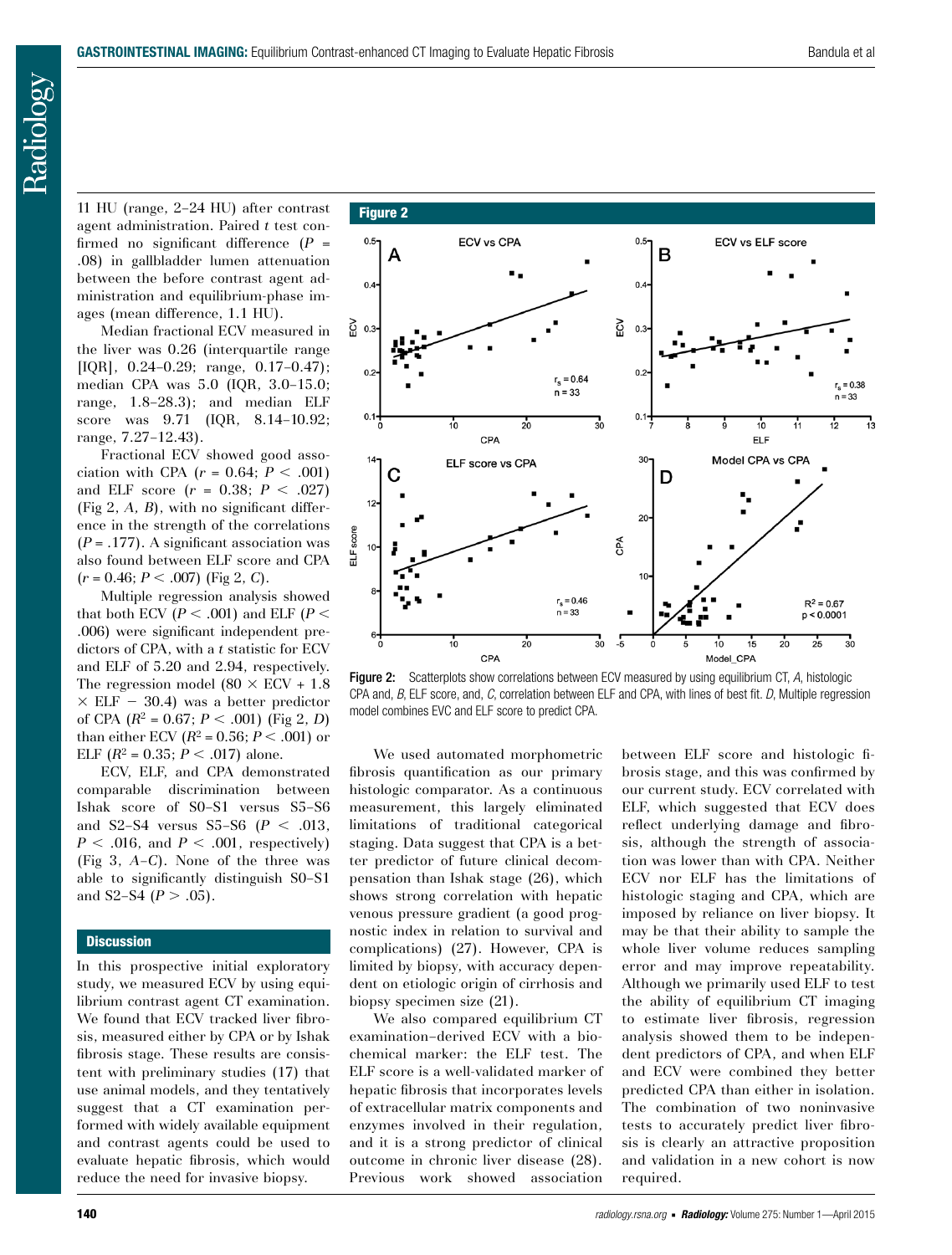# Figure 3



 $*P = .001 - .01$ ,  $*P < .001$ .

Recent use of equilibrium imaging by several groups provided good evidence for an association between elevated ECV and diffuse fibrosis in the heart (13,15,29), and amyloid protein deposition in the heart, liver, and spleen (16,14). There are, however, limitations of equilibrium imaging for fibrosis assessment. The principle behind its use is that accumulation of extracellular collagenous matrix is accompanied by expansion in the extracellular water into which contrast agents distribute. There are several other processes that may affect this volume and confound fibrosis measurement. Edema from inflammation or venous congestion, for example, may expand ECV, while hepatocellular swelling from steatosis may compress the ECV. A further important point to emphasize is that the ECV includes the ECV in the whole tissue (parenchyma and enclosed vasculature); in other words, both interstitial fluid and the interstitial (plasma) blood compartment. This is small in tissues like myocardium, but much larger and potentially independently varying with disease in the liver. A further potential confounder in the liver is the vicarious uptake of contrast agents by hepatocytes that occurs after delayed contrast agent administration. This phenomenon is thought to be associated with impaired renal function, but has been described in patients with normal kidneys (30). Contrast agent uptake by hepatocytes and excretion via the biliary tree would lead to increased hepatic enhancement relative to blood and an overestimation of liver ECV. The lack of a discernible increase in the attenuation of bile in the gallbladder suggests that in this small group, significant vicarious excretion had not occurred after the 30-minute infusion. It should be noted that patients with major renal impairment were excluded from the study, which therefore lessened the risk of confounding the fractional hepatic ECV estimates by vicarious excretion.

We used standard CT image acquisition and reconstruction techniques, which are widely available. Modern multidetector scanners and reconstruction techniques may reduce image artifacts and noise, leading to more precise and accurate ECV quantitation while reducing the dose of ionizing radiation (31,32). Mean size-specific dose estimate for liver equilibrium CT examination in this study was comparable to that of a standard clinical CT examination of the liver and equivalent to 3.5 years of natural background radiation in the United States (33). The theoretical risk associated with this exposure (34) needs to be weighed against the sampling error and complication risks associated with biopsy and operator dependence and patient-limiting factors associated with transient elastographic imaging.

The reference steady-state equilibrium method used in this study involves establishing a constant plasma concentration of contrast agent via a prolonged infusion. Although time consuming and somewhat impractical, at the time of the study design, it was considered the most robust method. A further limitation of the infusion technique is the relatively low level of enhancement within the aorta and liver during the delayed equilibrium phase. Even with large regions of interest, the contrast-to-noise ratio at this level of enhancement is relatively low. Recently validated equilibrium contrast agent protocols used rapid-bolus-only methods (35) that, for tissues with rapid kinetics (ie, the myocardium), produces a dynamic equilibrium of changing but related plasma and interstitial contrast agent concentrations and may be of sufficient accuracy to replace less practicable protocols that use prolonged infusions. Several groups used this method by imaging before and 7–10 minutes after a standard clinical bolus of contrast material (13), which demonstrated higher contrastto-noise ratio and good approximation of ECV within the myocardium. By using a bolus and infusion technique, we ensured equilibrium; however, our current studies now use this simpler socalled bolus-only technique that allows the whole scan to be performed in 10 minutes. Simple integration of wholeliver ECV quantitation into clinical CT examination, which supplements anatomic assessment and focal lesion detection, is clearly desirable and a future study is now indicated.

There were additional limitations to our study. Our patient selection resulted in a relatively high proportion of patients with mild fibrosis: 70% of our patient cohort had CPA values clustered between 2 and 8.1. Future studies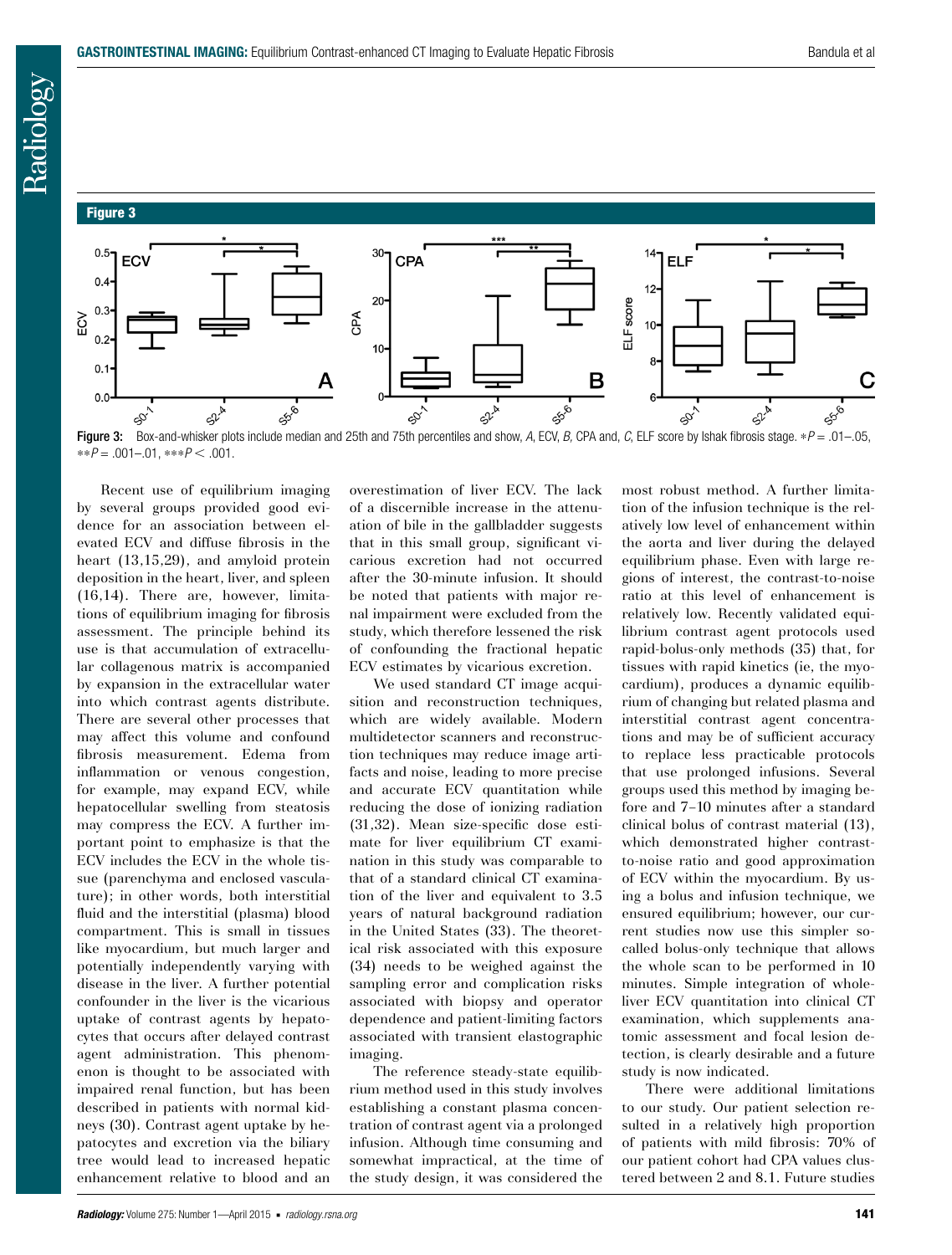Radiology

should endeavor to recruit a patient cohort equally distributed across the range of fibrosis severity. We used a single etiologic origin of virally induced hepatitis to ensure homogeneity in our data. However, we cannot assume the results can be extrapolated to other diseasess, such as alcoholic liver disease and nonalcohoic fatty liver disease.

Factors thought to affect hepatic extracellular volume fraction, such as hepatic inflammation, steatosis, hepatic venous congestion, and portal venous flow, were not controlled for in this study, and future studies may examine the influence of these confounders on hepatic ECV.

Although a comparison is made here with the current reference standard of histologic analysis, we did not include other techniques that showed strong association with clinical markers of liver cirrhosis. Hepatic venous pressure gradient and transient elastography are both well validated by comparison with histologic analysis and are predictive of decompensation and portal hypertension–related complications (36). Future studies should include comparison of ECV with liver stiffness measurement and hepatic venous pressure gradient.

This study provides biopsy-controlled evidence for a relationship between ECV and diffuse liver fibrosis in humans and provides basis for a larger study to examine the diagnostic performance of equilibrium imaging for noninvasive monitoring of liver disease severity. Combination of two noninvasive tests (ECV measured with equilibrium CT imaging and ELF) to accurately predict liver fibrosis is potentially powerful, and validation studies are now indicated.

**Acknowledgments:** The authors acknowledge the help given to this study by Alison Winstanley, MBBS, BS, MRCPath; Gemma Lewis, BS; and Priti Dutta.

**Disclosures of Conflicts of Interest: S.B.** disclosed no relevant relationships. **S.P.** disclosed no relevant relationships. **W.M.R.** Activities related to the present article: disclosed no relevant relationships. Activities not related to the present article: author reports personal fees from Siemens Healthcare Diagnostics. Other relationships: disclosed no relevant relationships. **R.J.** Activities related to the present article: disclosed no relevant relationships. Activities not related to the present article: reports fees paid to his institution from Ocera Therapeutics for consultancy and patents, Grifols for grants/grants pending, and Norgine for lectures. Other relationships: disclosed no relevant relationships. **A.R.H.** disclosed no relevant relationships. **A.P.** disclosed no relevant relationships. **J.C.M.** disclosed no relevant relationships. **S.A.T.** Activities related to the present article: disclosed no relevant relationships. Activities not related to the present article: reports personal fees from research consultancy to Robarts. Other relationships: disclosed no relevant relationships.

# **References**

- 1. Bosetti C, Levi F, Lucchini F, Zatonski WA, Negri E, La Vecchia C. Worldwide mortality from cirrhosis: an update to 2002. J Hepatol 2007;46(5):827–839.
- 2. Cowie BC, Carville KS, MacLachlan JH. Mortality due to viral hepatitis in the Global Burden of Disease Study 2010: new evidence of an urgent global public health priority demanding action. Antivir Ther 2013;18(8):953–954.
- 3. Ellis EL, Mann DA. Clinical evidence for the regression of liver fibrosis. J Hepatol 2012;56(5):1171–1180.
- 4. Gilmore IT, Burroughs A, Murray-Lyon IM, Williams R, Jenkins D, Hopkins A. Indications, methods, and outcomes of percutaneous liver biopsy in England and Wales: an audit by the British Society of Gastroenterology and the Royal College of Physicians of London. Gut 1995;36(3):437–441.
- 5. Nord HJ. Biopsy diagnosis of cirrhosis: blind percutaneous versus guided direct vision techniques—a review. Gastrointest Endosc 1982;28(2):102–104.
- 6. Regev A, Berho M, Jeffers LJ, et al. Sampling error and intraobserver variation in liver biopsy in patients with chronic HCV infection. Am J Gastroenterol 2002;9 7(10):2614–2618.
- 7. Foucher J, Chanteloup E, Vergniol J, et al. Diagnosis of cirrhosis by transient elastography (FibroScan): a prospective study. Gut 2006;55(3):403–408.
- 8. Castera L. Noninvasive methods to assess liver disease in patients with hepatitis B or C. Gastroenterology 2012;142(6):1293– 1302.e4.
- 9. Rosenberg WM, Voelker M, Thiel R, et al. Serum markers detect the presence of liver fibrosis: a cohort study. Gastroenterology 2004;127(6):1704–1713.
- 10. Abignano G, Cuomo G, Buch MH, et al. The enhanced liver fibrosis test: a clinical grade, validated serum test, biomarker of overall fibrosis in systemic sclerosis. Ann Rheum Dis 2014;73(2):420–427.
- 11. Wahl K, Rosenberg W, Vaske B, et al. Biopsy-controlled liver fibrosis staging using the enhanced liver fibrosis (ELF) score compared to transient elastography. PLoS ONE 2012;7(12):e51906.
- 12. Parkes J, Guha IN, Roderick P, Rosenberg W. Performance of serum marker panels for liver fibrosis in chronic hepatitis C. J Hepatol 2006;44(3):462–474.
- 13. Nacif MS, Kawel N, Lee JJ, et al. Interstitial myocardial fibrosis assessed as extracellular volume fraction with low-radiationdose cardiac CT. Radiology 2012;264(3): 876–883.
- 14. Banypersad SM, Sado DM, Flett AS, et al. Quantification of myocardial extracellular volume fraction in systemic AL amyloidosis: an equilibrium contrast cardiovascular magnetic resonance study. Circ Cardiovasc Imaging 2013;6(1):34–39.
- 15. Flett AS, Hayward MP, Ashworth MT, et al. Equilibrium contrast cardiovascular magnetic resonance for the measurement of diffuse myocardial fibrosis: preliminary validation in humans. Circulation 2010;122(2):138–144.
- 16. Bandula S, Banypersad SM, Sado D, et al. Measurement of tissue interstitial volume in healthy patients and those with amyloidosis with equilibrium contrast-enhanced MR imaging. Radiology 2013;268(3):858–864.
- 17. Varenika V, Fu Y, Maher JJ, et al. Hepatic fibrosis: evaluation with semiquantitative contrast-enhanced CT. Radiology 2013;266(1):151–158.
- 18. Zissen MH, Wang ZJ, Yee J, Aslam R, Monto A, Yeh BM. Contrast-enhanced CT quantification of the hepatic fractional extracellular space: correlation with diffuse liver disease severity. AJR Am J Roentgenol 2013;201(6):1204–1210.
- 19. Menghini G. One-second biopsy of the liver—problems of its clinical application. N Engl J Med 1970;283(11):582–585.
- 20. Cholongitas E, Burroughs AK. Liver: Transjugular liver biopsy yields high-quality samples. Nat Rev Gastroenterol Hepatol 2012; 9(9):491–492.
- 21. Hall AR, Tsochatzis E, Morris R, Burroughs AK, Dhillon AP. Sample size requirement for digital image analysis of collagen proportionate area in cirrhotic livers. Histopathology 2013; 62(3):421–430.